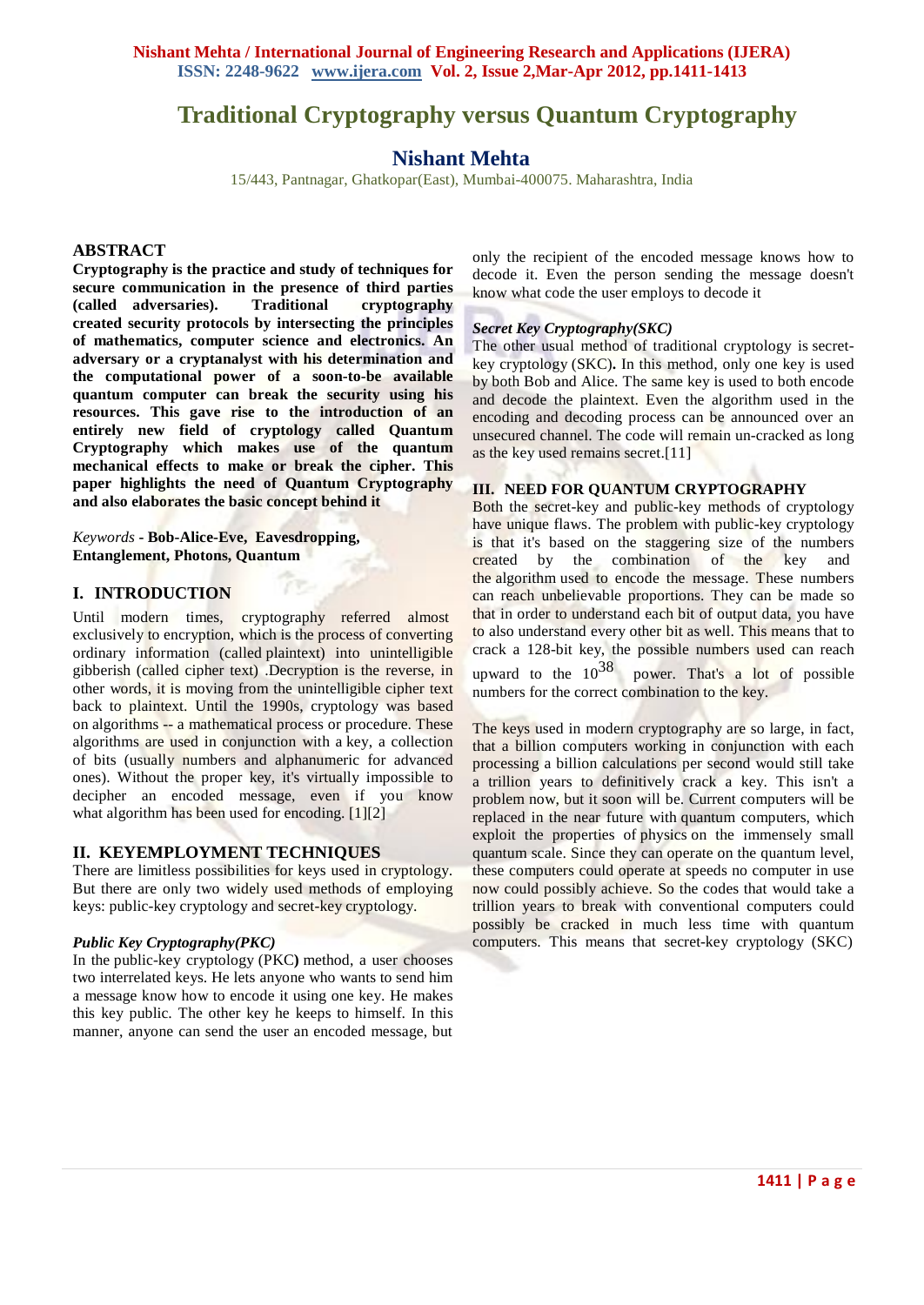## **Nishant Mehta / International Journal of Engineering Research and Applications (IJERA) ISSN: 2248-9622 www.ijera.com Vol. 2, Issue 2,Mar-Apr 2012, pp.1411-1413**

looks to be the preferred method of transferring ciphers in the future.

But SKC has its problems as well. The chief problem with SKC is how the two users agree on what secret key to use. The problem with secret-key cryptology is that there's almost always a place for an unwanted third party to listen in and gain information the users don't want that person to have. This is known in cryptology as the key distribution problem.[9]

## **IV. QUANTUM CRYPTOLOGY**

Quantum physics has provided a way around the problem that appears while using traditional methods of cryptography. By harnessing the unpredictable nature of matter at the quantum level, physicists have figured out a way to exchange information on secret keys. The introduction of the concept of quantum physics has revolutionized the field of cryptology. Quantum cryptography uses photons to transmit a key. Once the key is transmitted, coding and encoding using the normal secret- key method can take place.

## *Photon Properties*

Photons are some zero-mass particles. They are the smallest measure of light, and they can exist in all of their possible states at once, called the wave function. This means that whatever direction a photon can spin in -- say, diagonally, vertically and horizontally -- it does all at once. Light in this state is called unpolarized. The foundation of quantum physics is the unpredictability factor. This unpredictability is pretty much defined by Heisenberg's Uncertainty Principle. This principle says, essentially, that it's impossible to know both an object's position and velocity at the same time.

But when dealing with photons for encryption, Heisenberg's principle can be used to our advantage. To create a photon, quantum cryptographers use LEDs (light emitting diodes), a source of unpolarized light. LEDs are capable of creating just one photon at a time, which is how a string of photons can be created, rather than a wild burst. Through the use of polarization filters, we can force the photon to take one state or another i.e. polarize it. If we use a vertical polarizing filter situated beyond a LED, we can polarize the photons that emerge: The photons that aren't absorbed will emerge on the other side with a vertical spin  $( )$ . [7]

The thing about photons is that once they're polarized, they can't be accurately measured again, except by a filter like the one that initially produced their current spin. So if a photon

with a vertical spin is measured through a diagonal filter, either the photon won't pass through the filter or the filter will affect the photon's behavior, causing it to take a diagonal spin. In this sense, the information on the photon's original polarization is lost, and so, too, is any information attached to the photon's spin.

## *Using Quantum Cryptology*

Binary code is the way of attaching information data to a photon's spin. Each type of a photon's spin represents one piece of information -- usually a 1 or a 0, for binary code. This code uses strings of 1s and 0s to create a coherent message. For example, 11100100110 could correspond with h-e-l-l-o. So a binary code can be assigned to each photon - for example, a photon that has a vertical spin  $( )$  can be assigned a 1. For all cryptographic purposes, the sender is called Alice, the receiver Bob and the eavesdropper or the third party adversary is called Eve.

Thus, in order to transmit secure data, Alice can send her photons through randomly chosen filters and record the polarization of each photon. She will then know what photon polarizations Bob should receive. Alice randomly polarizes the photons through either the  $X$  or the + filters, so that each polarized photon has one of four possible states: (|),  $(-)$ ,  $($ ) or  $($ ). As Bob receives these photons, he guesses and decides whether to measure each with either his  $+$  or X filter. After the entire transmission, Bob and Alice have a non-encrypted discussion about the transmission. Bob calls Alice and tells her which filter he used for each photon, and she tells him whether it was the correct or incorrect filter to use. Since Bob isn't saying what his measurements are but only the type of filter he used. A third party listening in on their conversation can't determine exactly what the actual photon sequence is. This eliminates the need of the conversation being carried out in private and under strict security. [8]

## *Introduction to the eavesdropper(Eve)*

In modern cryptology, Eve (E) can passively intercept Alice and Bob's encrypted message and can get her hands on the encrypted message and work to decode it without Bob and Alice knowing she has their message. Quantum cryptology is the first cryptology that safeguards against passive interception. Since we can't measure a photon without affecting its behavior, Heisenberg's Uncertainty Principle emerges when Eve makes her own eavesdrop measurements. Thus if Eve tries to intercept the message, it inadvertently changes the polarization of the photon and thus Bob receives incorrect data which will be noticed when